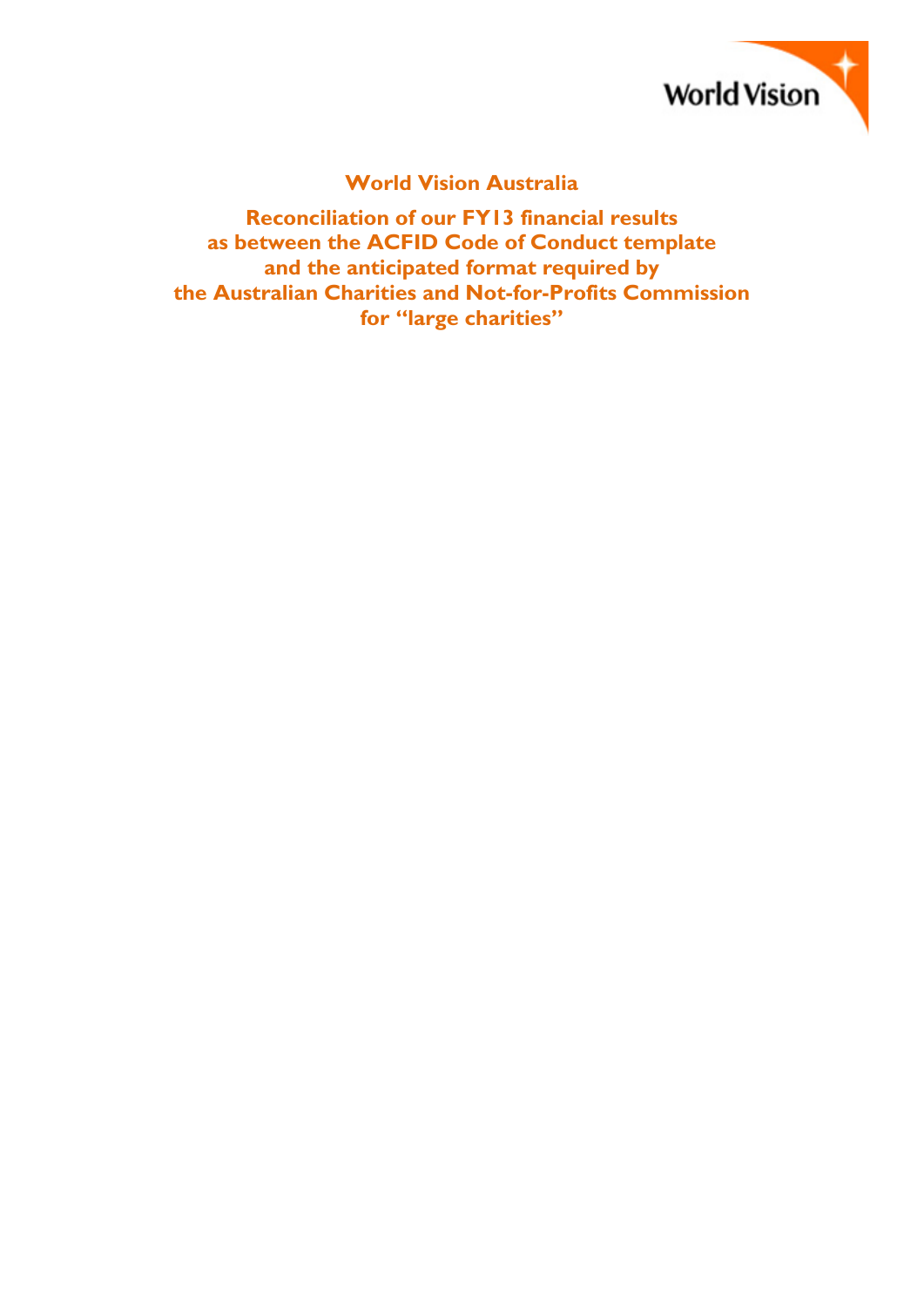## **Snapshot of our FY13 financial results in ACFID Code of Conduct format:**

The table below is a snapshot of World Vision Australia's income and disbursements over the 2013 financial year compared to the previous two years set out in the manner required under the ACFID Code of Conduct to which we are a signatory.

You can find more information in our "Summarised Financial Report" on pages 86 to 91 of our FY13 Annual Report and our comprehensive audited statutory accounts available from worldvision.com.au/StatAcc2013.

|                                              | 2013  | 2012  | 2011  |
|----------------------------------------------|-------|-------|-------|
|                                              | \$m   | \$m   | \$m   |
| <b>INCOME:</b>                               |       |       |       |
| Child sponsorship                            | 189.0 | 186.2 | 194.5 |
| <b>Grants - AusAID</b>                       | 37.6  | 41.5  | 41.2  |
| Other revenue                                | 79.4  | 68.0  | 63.7  |
| <b>Cash income</b>                           | 306   | 295.7 | 299.4 |
| Non-monetary donations and gifts             | 64.4  | 48.2  | 45.7  |
| <b>TOTAL INCOME</b>                          | 370.4 | 343.9 | 345.1 |
| <b>DISBURSEMENTS:</b>                        |       |       |       |
| <b>Fundraising</b>                           | 49.7  | 39.4  | 38.4  |
| Administration and accountability            | 26.3  | 26.9  | 27.4  |
| <b>Overheads</b>                             | 76.0  | 66.3  | 65.8  |
| International programs:                      |       |       |       |
| Funds to international programs              | 216.8 | 211.2 | 220.7 |
| Program support costs                        | 8.3   | 8.8   | 8.6   |
| Domestic projects                            | 4.3   | 3.8   | 3.3   |
| Community education                          | 3.3   | 4.7   | 4.3   |
| Program disbursements - cash                 | 232.7 | 228.5 | 236.9 |
| Non-monetary items to international programs | 63.0  | 47.7  | 45.6  |
| Program disbursements*                       | 295.6 | 276.2 | 282.5 |
| <b>TOTAL DISBURSEMENTS</b>                   | 371.7 | 342.5 | 348.3 |
| <b>SURPLUS/(DEFICIT)</b>                     | (1.3) | 1.4   | (3.2) |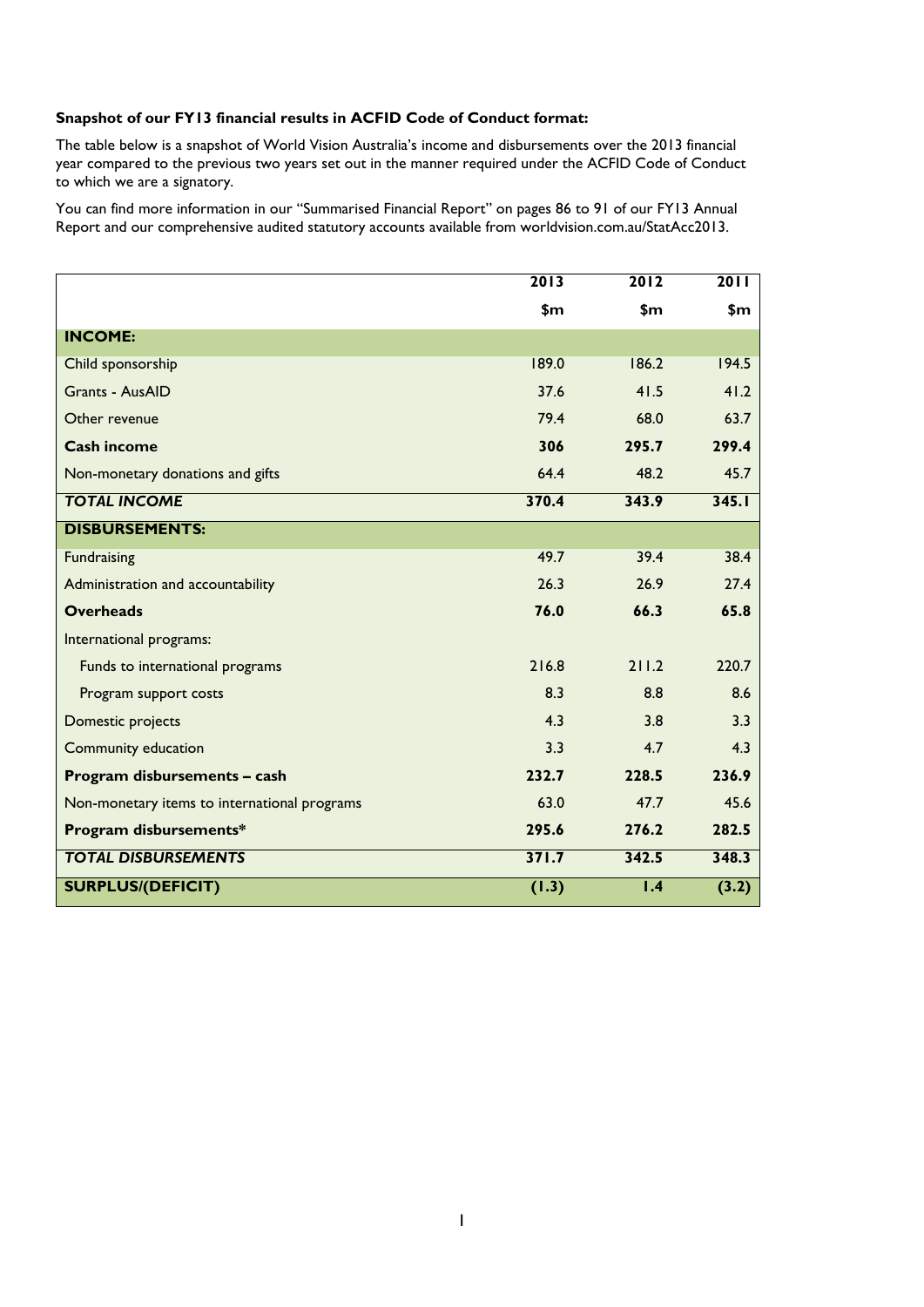## **Snapshot of our FY13 financial results in anticipated ACNC format:**

We are a "large charity" registered with the Australian Charities and Not-for-Profits Commission (ACNC). Set out below is information on our financial performance for the 2012 and 2013 financial years set out in the format which we anticipated will be required for the 2014 Annual Information Statements to be lodged by large charities registered with the  $ACNC<sup>1</sup>$  $ACNC<sup>1</sup>$  $ACNC<sup>1</sup>$ .

|                                                          | 2013  | 2012  |
|----------------------------------------------------------|-------|-------|
|                                                          | \$m   | \$m   |
| Government grants                                        | 38.1  | 41.9  |
| Donations and bequests                                   | 309.9 | 289.2 |
| All other revenue                                        | 22.4  | 12.8  |
| <b>TOTAL INCOME</b>                                      | 370.4 | 343.9 |
| Employee expenses                                        | 50.2  | 50.5  |
| Grants and donations for use in Australia                | 1.8   | I.9   |
|                                                          | 279.8 | 258.9 |
| Grants and donations for use outside Australia           | 39.9  | 31.2  |
| All other expenses                                       |       |       |
| <b>TOTAL EXPENSES</b>                                    | 371.7 | 342.5 |
| (SHORTFALL)/EXCESS OF REVENUE OVER<br><b>EXPENDITURE</b> | (1.3) | 1.4   |

\*Employee expenses include salaries of field workers in domestic projects.

<span id="page-2-0"></span> <sup>1</sup> See acnc.gov.au/ACNC/Manage/2014AISguide/ACNC/Report/2014AISGuide.aspx?hkey=bd783044-c251-4f91-b157- 41fa74627d25#S4